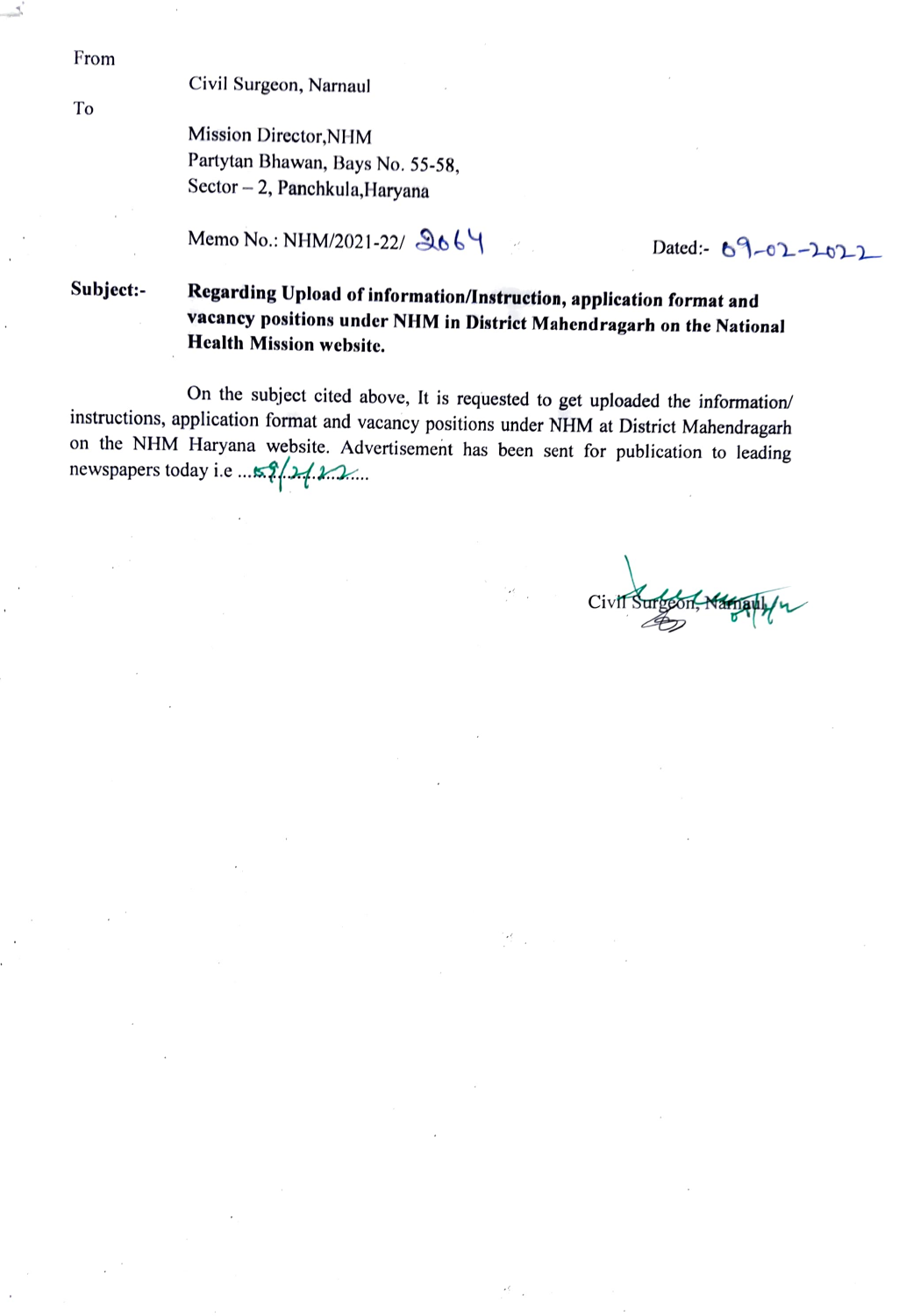## DISTRICT HEALTH& FAMILY WELFARE SOCIETY, NARNAUL

### Advertisement

DHFWS Namaul invites application for filling up of various vacant posts under various schemes of NHM Programmes in different Health Institutions of District Namaul, through walk-in- interview purely on contract basis initi 31/03/2022 or as per approval received in NHM Haryana ROP 2021-22, whichever is earlier. The number and details of various posts are as under:

|                |                                  |                          |                                                     |                                                                                                                                                                                                                                                                                                                                                                                                                                                                                                                                                                                                                                                                                                                                                                    | <b>Functional Pay Structure</b>                                                                    |            |              | Entry                             | Date of                |  |
|----------------|----------------------------------|--------------------------|-----------------------------------------------------|--------------------------------------------------------------------------------------------------------------------------------------------------------------------------------------------------------------------------------------------------------------------------------------------------------------------------------------------------------------------------------------------------------------------------------------------------------------------------------------------------------------------------------------------------------------------------------------------------------------------------------------------------------------------------------------------------------------------------------------------------------------------|----------------------------------------------------------------------------------------------------|------------|--------------|-----------------------------------|------------------------|--|
| Sr.<br>No.     | <b>Name of Post</b>              | Programme                | No. of Post                                         | <b>Proposed Oualification</b>                                                                                                                                                                                                                                                                                                                                                                                                                                                                                                                                                                                                                                                                                                                                      | Name<br>of Pay<br><b>Band</b>                                                                      | Pay Band   | Grade<br>Pay | Level<br>Pay/<br>Remune<br>ration | Written &<br>Interview |  |
|                | <b>DEIC Manager</b>              | <b>RBSK/DEIC</b>         | 1 (General)                                         | (i) MPH/ MBA (Health)/ MDRA/ MHA<br>(ii) Hindi/Sanskrit up to Matric.<br>(iii) Minimum 2 years of working experience<br>(iv) Preference will be given to the candidate with experience in public health<br>programme/project/health project                                                                                                                                                                                                                                                                                                                                                                                                                                                                                                                        | $PB-2$                                                                                             | 9300-34800 | 4000         | 16090                             | 02-03-2022             |  |
| $\overline{2}$ | Consultant<br>Medicine           | <b>NPHCE</b>             | 1 (General)                                         | (i) MD, Medicine or equivalent degree from institution recognized by MCI<br>(ii) At-least 2 years experience of working as a specialist in a hospital.<br>(iii) Hindi/Sanskrit upto Matric.                                                                                                                                                                                                                                                                                                                                                                                                                                                                                                                                                                        | 50,000/- Rupees<br>(The consolidated remuneration will be provided as<br>per the approval in RoP.) |            |              |                                   | 02-03-2022             |  |
| -3             | Lab Technician                   | <b>IDSP</b>              | 1 (General)                                         | (i) B. Sc. in Lab. Tech / Diploma in Lab. Tech course from a recognized institute<br>(ii) Hindi/Sanskrit upto Matric                                                                                                                                                                                                                                                                                                                                                                                                                                                                                                                                                                                                                                               | $PB-1$                                                                                             | 5200-20200 | 2800         | 11170                             | 04-03-2022             |  |
|                | <b>Block ASHA</b><br>Coordinator | <b>Community Process</b> | 1 (General)                                         | <b>Essential Qualification/Requirements -</b><br>(i) Bachelor degree in arts having optional subject of Sociology/Psychology/Rural<br>Development<br>(ii) At least 1 year post-qualification experience in community mobilization or<br>related field activities in health sector.<br>(iii) Hindi/Sanskrit upto matric.<br>Desirable Qualification -<br>(i) Work experience in empowerment of health volunteers or in NGO health<br>projects or in involvement of PRIs in developmental programmes<br>(ii) Sensitivity and experience of working on issues related to community<br>mobilization and coordination in health programmes at the grassroots set-up<br>(iii) Working knowledge of Computer programme and commonly used packages<br>like MS Word, Excel. | $PB-1$                                                                                             | 5200-20200 | 1900         | 7580                              | 04-03-2022             |  |
| -5             | Ayush Medical<br>Officer         | <b>RBSK</b>              | $\overline{\mathbf{3}}$<br>(General-1, BCB-1, SC-1) | <b>Educational Oualification for AMO:</b><br>(i) A degree in Ayurveda System of Medicines from any university/ Institution<br>recognized by the Government.<br>(ii) Registered with Board of Ayurveda and Unani System of medicine in Harvana<br>(iii) Hindi/Sanskrit upto Matric                                                                                                                                                                                                                                                                                                                                                                                                                                                                                  | $PB-2$                                                                                             | 9300-34800 | 4800         | 18750                             | 04-03-2022             |  |
|                | Ree                              |                          |                                                     |                                                                                                                                                                                                                                                                                                                                                                                                                                                                                                                                                                                                                                                                                                                                                                    |                                                                                                    |            |              |                                   |                        |  |

CiviNSurgeona Narnau<sub>s</sub>

Narnaul<sub>e</sub> Dy.CiviSurgeon (NHM)